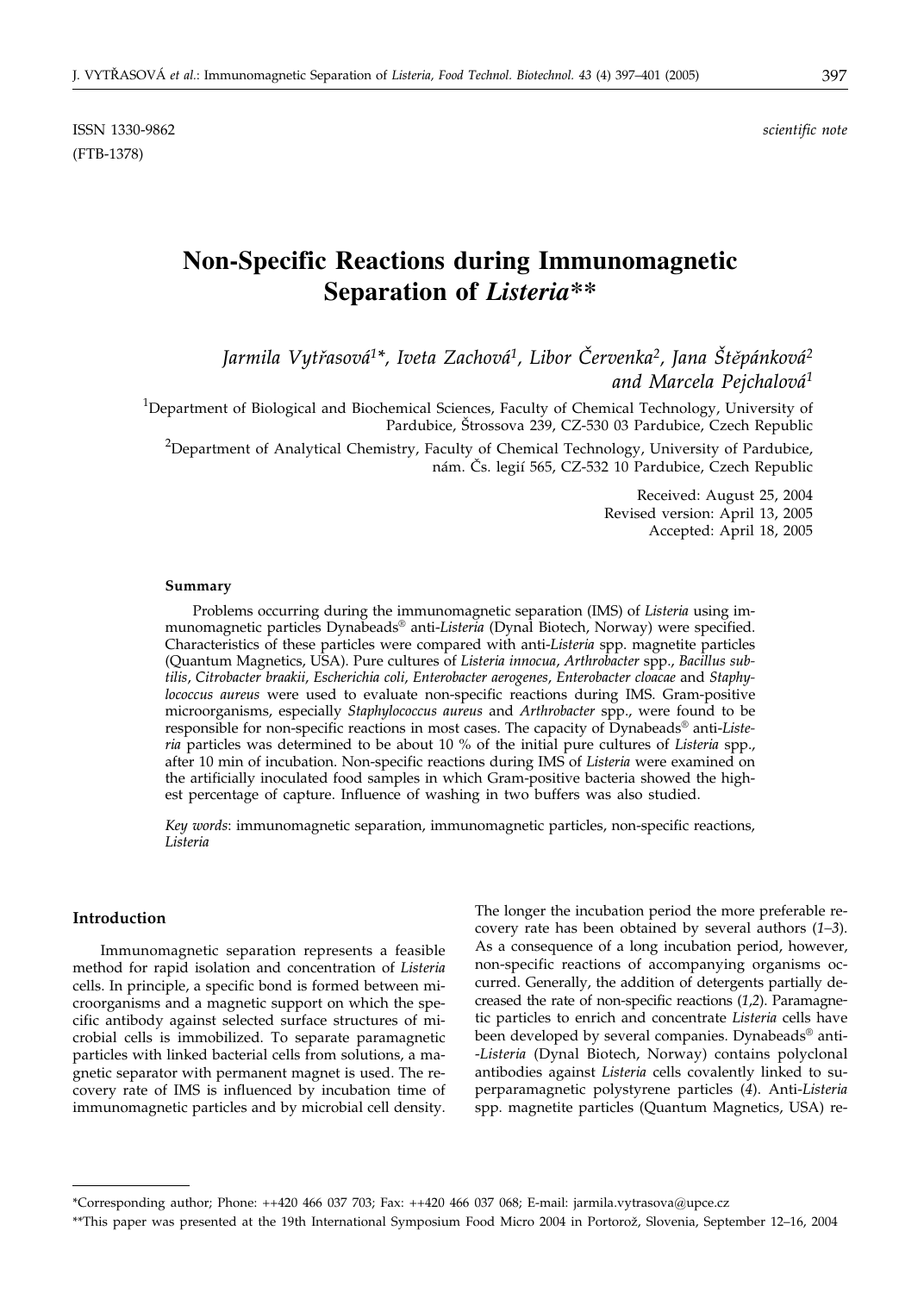present immunomagnetic particles based on the same principle. ListerTest (Vicam, Watertown, USA), or known as Listerscreen in France, is a newly developed IMS set for the isolation of *Listeria* from food and environment (*5*).

The aim of this study was to find which of the microorganisms occurring together with *Listeria* species in real samples may induce non-specific reactions during IMS and to compare two kinds of immunomagnetic particles.

# **Materials and Methods**

The following immunomagnetic particles (IMP) were used: Dynabeads<sup>®</sup> anti-*Listeria* (2.8 µm diameter, Dynal Biotech, Norway), anti-*Listeria* spp. magnetite particles (250 nm diameter, Quantum Magnetics, USA) using 3 in 1 MPS magnetic separator (CPG Inc., USA).

#### *Bacterial strains*

*Listeria innocua* CCM 4030, *Bacillus subtilis* CCM 2216, *Citrobacter braakii* CCM 158, *Enterobacter aerogenes* CCM 2531, *Escherichia coli* CCM 3954 and *Staphylococcus aureus* CCM 4223 were obtained from Czech Collection of Microorganisms (Masaryk University, Brno, Czech Republic). One strain of *Arthrobacter* species was isolated in our laboratory and one strain of *Enterobacter cloacae* was purchased from Food Research Institute Bratislava, Slovakia. Bacterial strains were cultured on nutrient agar no. 2 (HiMedia, India), except *L. innocua* and *S. aureus*, which were cultured on blood agar base supplemented with defibrinated sheep´s blood (Oxoid, UK), at their optimal temperatures. Stock cultures of all the bacterial strains were maintained in refrigerator at 8 °C and were transferred at least once a month.

#### *Cultivation media*

The following agar plates were used: Oxford (Hi-Media, India), PALCAM (Oxoid, UK), Baird-Parker (IMUNA, Slovakia), blood agar and nutrient agar no. 2 (both Oxoid, UK), tryptic soy yeast extract agar – TSY-EA (HiMedia, India), crystal violet, neutral red and bile agar – VRB (Merck, Germany), and brain heart infusion agar – BHI (Oxoid, UK). Enrichment media were the following: *Listeria* enrichment broth (LEB, Oxoid, UK) with the supplement SR141 (Oxoid, UK), *Listeria* enrichment broth base (UVM, Oxoid, UK) using SR142 supplement, and Fraser broth base (HiMedia, India) with the addition of Fraser *Listeria* Supplement FD 064 (HiMedia, India). All the media were prepared according to manufacturers´ instruction. Selective supplements were added aseptically to nutrient base after autoclaving  $(121 \text{ °C}, 15)$ min) and cooling to 45–50 °C. PBS Tween buffer and PBS buffer supplemented with 5.0 % defatted milk powder was used as a washing solution.

# *Food samples*

Ripened soft cheeses Romadúr and Olomoucké tvarůžky, liver paté with mushrooms, and frozen vegetable mixture were obtained from local markets.

#### *Immunomagnetic separation*

After appropriate incubation of one-species culture, two-species culture or processed sample, 1-mL aliquot of bacterial suspension was transferred to Eppendorf tubes containing immunomagnetic particles (20 µL). Eppendorf tubes were tightly closed and incubated by stirring gently for 10 min, and then 3-min separation in magnetic separator was applied. Supernatant was removed and particles were washed with 1 mL of PBS Tween buffer. Another magnetic separation step followed. This procedure was repeated three or five times in the case of food sample. The resulted IMP-cell complex was resuspended in 100 µL of PBS Tween buffer and 50 µL--aliquot was inoculated onto appropriate agar plates.

# *Verification of the formation of non-specific reactions at IMS*

All the tested strains were selected as representative bacteria accompanying *Listeria* spp. in real samples (see Table 1). Suspensions of reference bacterial strains *Escherichia coli*, *Citrobacter braakii*, *Enterobacter aerogenes*, *Enterobacter cloacae*, *Bacillus subtilis*, *Staphylococcus aureus*, *Arthrobacter* spp. alone and in coculture with *Listeria innocua* were prepared in sterile physiological water according to McFarland turbidimetric standards. A 10-fold serial dilution was made giving initial concentration of  $10<sup>4</sup>$ CFU/mL. One-millilitre aliquot of each bacterial suspension was mixed up with 20 µL of IMP and separated immunomagneticaly, and 100 µL of the obtained suspension was surface streaked onto Oxford and PALCAM selective agar plates. To find capture of individual pure cultures on IMP, other media mentioned above were also applied. Typical colonies of target bacterial strain were checked after 24–96 h of incubation at 37 °C, or at 30 °C in the case of *Listeria innocua* and *Arthrobacter* spp. coculture.

Table 1. Accompanying organisms of the food samples tested causing non-specific reactions during IMS of *Listeria innocua*

| Sample                                    | Organism causing<br>non-specific reaction                         |
|-------------------------------------------|-------------------------------------------------------------------|
| Ripened soft cheese Romadúr               | Staphylococcus, Proteus vulgaris                                  |
| Frozen vegetable mixture                  | Yeasts, Citrobacter spp.                                          |
| Liver paté with mushrooms                 | Staphylococcus spp., Bacillus<br>spp., E. coli, Enterobacter spp. |
| Ripened soft cheese<br>Olomoucké tvarůžky | Arthrobacter spp., Staphylococcus<br>spp., yeasts                 |

The food sample (25 g) was homogenized in 225 mL LEB and Fraser selective enrichment broth with half a dose of antibiotics in respect to the food type (*6*,*7*). In addition, the food homogenate was artificially contaminated with *Listeria innocua* suspension of proper concentration (1 mL) to obtain final densities of 100, 10, and 1 CFU per 25 g of the sample. After 24 h of incubation at 30 °C, 1-mL aliquot of enriched food homogenate was removed for immunomagnetic separation followed by the incubation of separated *Listeria* cells on selective agar plates (Oxford, PALCAM) at 37 °C for 24–72 h.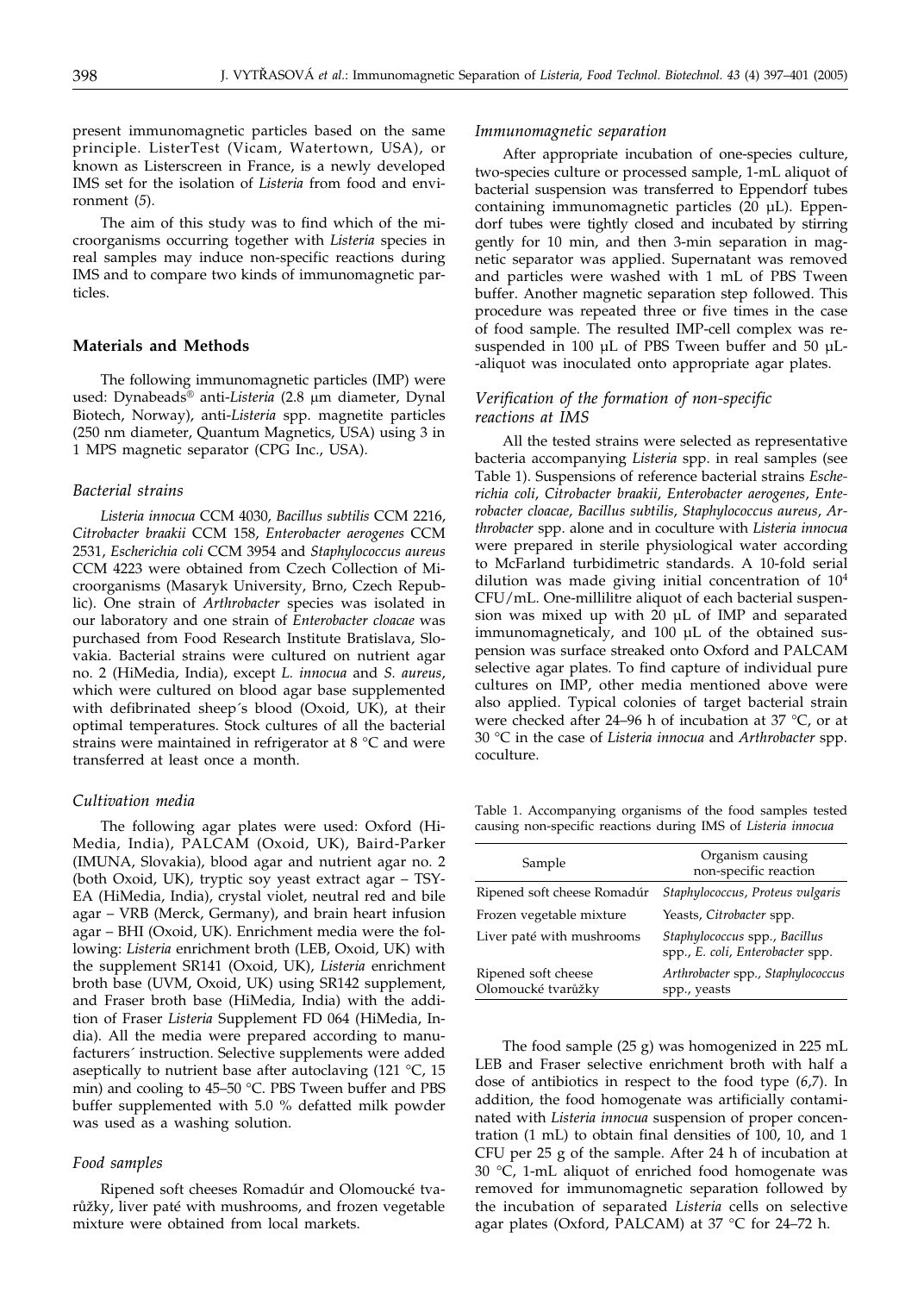#### *Comparison among the tested IMP*

Differences occurring during the immunomagnetic separation process are listed in Table 2. PBS buffer sup-

Table 2. Procedure differences using two types of IMPs

| Immunomagnetic<br>particles,<br>manufacturer   | min | (incubation) (separation)<br>min | Number<br>of buffer<br>washings |
|------------------------------------------------|-----|----------------------------------|---------------------------------|
| Dynabeads <sup>®</sup><br>anti-Listeria, Dynal | 10  |                                  |                                 |
| Anti-Listeria magnetite,<br>Quantum Magnetics  | 15  |                                  |                                 |

plemented with 5 % defatted milk powder was also tested in the present study as it is a recommended IMS using anti*-Listeria* spp. magnetite particles.

#### **Results and Discussion**

## *Non-specific reactions*

Immunomagnetic separation of bacterial strain in monoculture and coculture with *L. innocua* in ratio of 5·103/5·103, as well as in 3·103/7·103, 2·103/8·103 and 1·103/9·103 CFU/mL was examined. *E. coli* was frequently captured by Dynabeads® anti-*Listeria* particles. Nevertheless, *Listeria innocua* was always successfully isolated from the coculture with *E. coli*. VRB agar plates were used to enumerate *E. coli* after IMS due to their inability to grow on *Listeria* selective agar plates. The same plates were also successfully used to isolate *Citrobacter braakii,* which was occasionally found to be captured by immunomagnetic particles. Thus, both *E. coli* and *C. braakii* could not cause any difficulties during IMS of *Listeria*. *Listeria* antibodies tied up on Dynabeads® anti-*Listeria* particles did not react with surface molecular structure contained in *Enterobacter aerogenes* and *E. cloacae* cells. *Bacillus subtilis* was rarely isolated from broths using Dynabeads® anti-*Listeria* particles. Since this strain did not grow on *Listeria* selective agar plates, *L. innocua* was clearly distinguished from *Bacillus subtilis* in coculture. Pronounced non-specific reaction during IMS occurred using *Staphylococcus aureus* and *Arthrobacter* spp. reference strain in coculture (Figs. 1 and 2). There is a high percentage of *S. aureus* capture using Dynabeads® anti-*Listeria* particles. Higher percentage of capture was also observed in pure culture of *Staphylococcus aureus* too (Table 3). *S. aureus* grew and formed yellow, greyish colonies after 2–3 days of incubation on Oxford agar plate. Poor growth was also observed on PALCAM agar plates. Despite these facts, typical colonies of *Listeria* should be clearly distinguished from those of *S. aureus* due to the presence of enzyme hydrolysing aesculin incorporated into agar plates as a selective supplement. A number of *S. aureus* colonies was determined after incubation on Baird-Parker selective agar plates in which black colonies with clear zone are formed (*L. innocua* failed to grow). It is not clear if accompanying bacterial cells are able to attach *Listeria* specific antibodies or to physically adsorb on the surface of IMP. Moreover, the



**(1)**  $1 \cdot 10^3 / 9 \cdot 10^3$ , **(2)**  $2 \cdot 10^3 / 8 \cdot 10^3$ , **(3)**  $3 \cdot 10^3 / 7 \cdot 10^3$ , **(4)**  $1 \cdot 10^3 / 1 \cdot 10^3$ , **(5)**  $8 \cdot 10^3 / 2 \cdot 10^3$ (CFU/mL) / (CFU/mL)

**Fig. 1.** Colony count of *Arthrobacter* spp. before and after IMS in relation to *Arthrobacter* spp./*L. innocua* inoculum ratio using Dynabeads® anti-*Listeria* particles



**(1)**  $1 \cdot 10^{3} / 9 \cdot 10^{3}$ , **(2)**  $2 \cdot 10^{3} / 8 \cdot 10^{3}$ , **(3)**  $3 \cdot 10^{3} / 7 \cdot 10^{3}$ , **(4)**  $1 \cdot 10^{3} / 1 \cdot 10^{3}$ , **(5)**  $8 \cdot 10^{3} / 2 \cdot 10^{3}$ , (6)  $9.10^3/1.10^3$  (CFU/mL)/(CFU/mL)

**Fig. 2**. Colony count of *Listeria innocua* before and after IMS in relation to *Arthrobacter* spp./*L. innocua* inoculum ratio using Dynabeads® anti-*Listeria* particles

question why *S. aureus* cells were not buffer washed before IMS also remained.

*Arthrobacter* spp. was frequently captured by Dynabeads® anti-*Listeria* particles. The growth of these Gram- -positive rods is poor on Oxford agar plates, whereas in PALCAM agar plates it is very good. *Arthrobacter* spp. may clearly be distinguished as they form yellow colonies (with 3 days of cultivation), later (after 5 days) having irregular, rough and elevated surface without aes-

Table 3. Immunomagnetic separation of reference strains using Dynabeads® anti-*Listeria* particles

| Initial colony count (Colony count after IMS <sup>1</sup> ) |                   | Recovery rate |     |               |      |
|-------------------------------------------------------------|-------------------|---------------|-----|---------------|------|
|                                                             | (CFU/mL)          |               |     | $\frac{0}{0}$ |      |
| Li <sup>1</sup>                                             | S.a. <sup>2</sup> | $A^3$         | Li. | S.a.          | A.   |
| 5840 (200)                                                  | 1400 (140)        | 4300 (580)    | 3.4 | 10.0          | 13.5 |
| 2200 (110)                                                  | (90)<br>1370      | 3100 (490)    | 5.0 | 6.6           | 15.8 |
| 370 (20)                                                    | 1030 (230)        | 1120 (200)    | 5.4 | 22.3          | 17.9 |
| 110(10)                                                     | 1100 (180)        | (40)<br>250   | 9.1 | 17.8          | 16.0 |

*L.i*. – *Listeria innocua*, *S.a*. – *Staphylococcus aureus*, *A*. – *Arthrobacter* spp.

<sup>1</sup>cultivated on PALCAM agar plates; <sup>2</sup>cultivated on Baird-Parker selective agar plates; <sup>3</sup>cultivated on TSYEA selective agar plates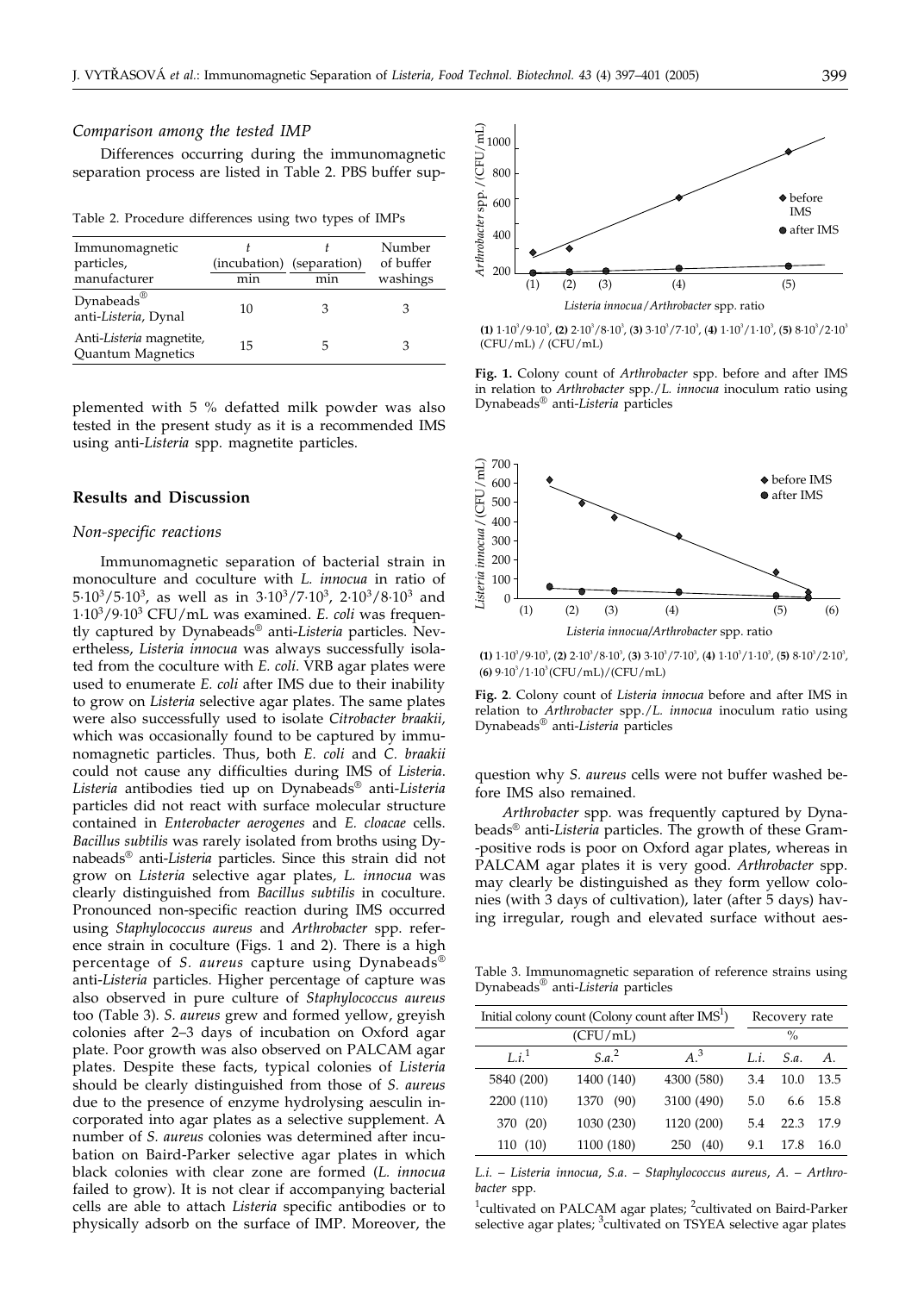culin hydrolysis. The mode of attachment to *Listeria* specific antibodies was not precisely explained as it was beyond the focus of the current study. Morphological similarity of both *Listeria* and *Arthrobacter* species could be a presumable elucidation. As observed in further experiments, non-specific reactions are much higher in concentrated bacteria suspensions where competitive microflora is higher than 105 cells/mL. Isolation of *Listeria* from such matrices is irregular and accidental. Thus, it is impossible to state unambiguously which concentration level of accompanying microflora could disable the detection of *Listeria* using IMS procedure by the selective plating.

# *Capacity of Dynabeads® anti-Listeria IMPs*

Immunomagnetic separation was applied using different inoculum levels of *L. innocua*. After 10 min of incubation, magnetic particles were able to capture less than 10 % of initial inoculum level (Table 3). Our results are in agreement with those obtained by Kuhn and Goebel (*5*). They reported 10 % of *Listeria monocytogenes* cells bound into magnetic particles coated with specific antibodies after 10 min of incubation. Almost 80 % of bound *Listeria* cells were determined after 100 min of incubation in this experiment. However, as a consequence of long incubation period, a high percentage of non-specific reactions may occur (*2*). Kuhn and Goebel (*5*) reached significantly higher percentage of bound cells using Lister Test™ VICAM, combining non-specific and specific antibodies against *Listeria*.

#### *IMS of artificially contaminated food samples*

The food samples (ripened soft cheeses, liver paté with mushrooms, and frozen vegetable mixture) were artificially contaminated with *Listeria innocua*, which was successfully isolated after 24 h of incubation in LEB and Fraser enrichment broth with half a dose of antibiotics supplement (Table 4). The initial level of inoculum ranged from 1 to 100 CFU/25 g.

Immunomagnetic separation procedure is very sensitive to the presence of fat or other scraps, which may hinder proper fixation of magnetic particles to the magnet. Therefore, pipetting must be done with proper attention. As mentioned above, the fat interference may partially be eliminated by the addition of Tween 20 to Table 4. Detection of *Listeria innocua* after 24 h of enrichment followed by IMS using Dynabeads® anti-*Listeria* particles

| Enrichment<br>medium | Initial level of Listeria inno-<br><i>cua</i> count / $(CFU/25 g)$ |        |        |
|----------------------|--------------------------------------------------------------------|--------|--------|
|                      | 100                                                                | 10     |        |
| LEB                  | $^+$                                                               | $\pm$  |        |
| LEB                  | $^{+}$                                                             | $^{+}$ | $^{+}$ |
| Fraser $\frac{1}{2}$ |                                                                    | $^{+}$ |        |
| Fraser $\frac{1}{2}$ |                                                                    |        |        |
|                      |                                                                    |        |        |

Fraser ½ – Fraser enrichment broth with half a recommended dose of antibiotics; LEB – *Listeria* enrichment broth; + means a successful detection of *Listeria* cells after IMS

the sample (*8*). To remove the scraps, both filtration and centrifugation techniques may also be applied (*9*). Even though specific antibodies against *Listeria* are bound to magnetic particles, a frequent capture of accompanying microflora from real food samples was detected. Quintuple buffer washing was found to be suitable for elimination of non-specific reactions in comparison with triple one. From microflora present in real samples (Table 1), the most frequent non-specific reactions occurred in case of staphylococci and *Arthrobacter* spp.

# *Washing buffers comparison*

To reduce non-specific reactions of accompanying organisms during IMS of *Listeria*, PBS buffer supplemented with either 1 % casein or 5 % defatted milk powder is recommended when using anti-*Listeria* spp. magnetite particles. A 15-minute incubation of IMPs together with bacterial cells and a 5-minute magnetite separation are also advised by the manufacturer. Since the results of our experiment did not show any differences between the buffers prepared according to the manufacturer´s recommendation and commonly used PBS Tween buffer during IMS, the latter was employed in this study (Table 5). Magnetite separation period should be extended from 5 to 10 min due to the low diameter of magnetic particles (250 nm), which may float for a longer time in suspension compared to those of wider diameter. Therefore, the extended time of magnetic separation

Table 5. Comparison of two buffer solutions used in immunomagnetic separation procedure

| Organism                                   | IMP, manufacturer                | Buffer solution | Growth |        |
|--------------------------------------------|----------------------------------|-----------------|--------|--------|
|                                            |                                  |                 | PALCAM | Oxford |
| Listeria innocua                           | anti-Listeria, Dynal             | PBS Tween       | $^{+}$ | $^{+}$ |
|                                            | anti-Listeria, Quantum Magnetics | PBS Tween       | $+$    | $^{+}$ |
|                                            |                                  | PBS 5 % DMP     | $^{+}$ | $^{+}$ |
| Listeria innocual<br>Staphylococcus aureus | anti-Listeria, Dynal             | PBS Tween       | $+/p$  | $+/+$  |
|                                            | anti-Listeria, Quantum Magnetics | PBS Tween       | $+/p$  | $+/+$  |
|                                            |                                  | PBS 5 % DMP     | $+/p$  | $+/+$  |
| Listeria innocual<br>Arthrobacter spp.     | anti-Listeria, Dynal             | PBS Tween       | $+/+$  | $+/+$  |
|                                            | anti-Listeria, Quantum Magnetics | PBS Tween       | $+/+$  | $+/+$  |
|                                            |                                  | PBS 5 % DMP     | $+/+$  | $+/+$  |

+ growth; p – poor growth; 5 % DMP – 5 % defatted milk powder